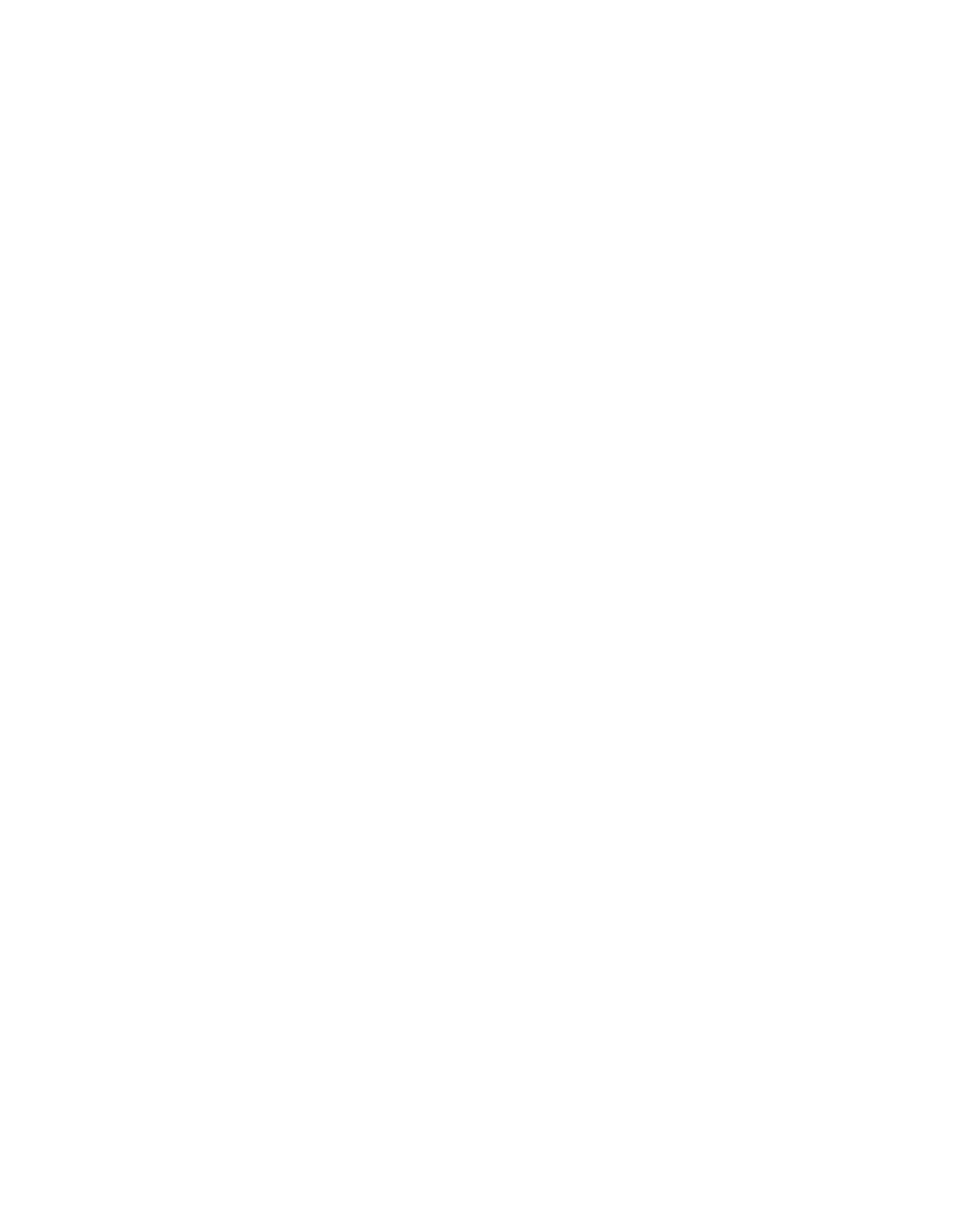

# **MIFFLIN TOWNSHIP BOARD OF TRUSTEES**

**Lynn M. Stewart – Chairman Kevin J. Cavener – Trustee Richard J. Angelou – Vice-Chairman Rick Duff – Fiscal Officer Nancy M. White, Township Administrator**

• for-use property in accordance with section 505.10 of the Revised Code, if premature disclosure of information would give an unfair competitive or bargaining advantage to a person whose personal, private interest is adverse to the general public interest.

#### **9. Proposed Resolutions - (New Business):**

#### **HR**

- Performance Evaluation Measures Update
- Township Credential Audit Report

# **PIO**

- Website Update
- Logo/Branding

## **SERVICE**

• HVAC preventative maintenance Agreement, Speer Mechanical \$13,428.00

• Leonard Park Drainage

# **CODE**

- Code violations to be placed as a lien on the tax duplicate totaling \$1,500.00
	- 1. 3703 Genessee Avenue \$300.00
	- 2. 2704 Ferris Road \$300.00
	- 3. 22634 Baughman Avenue \$300.00
	- 4. 2020 Stelzer Road \$300.00
	- 5. 3790 Armuth Avenue \$300.00
- Tagging and Trash Removal from alleys and rights-of-way

# **POLICE**

- Declare two fleet vehicles as surplus: 2014 Ford Fusion & 2015 Ford Explorer
- Declare outdated technology garage and police items as surplus
- Proposed pay scale increase, effective first payroll 2021
- Updates

### **FIRE DIVISION**

- Provisionally appoint 9 full-time firefighter candidates
- Purchase  $4<sup>th</sup>$  EMS supplies, Bound Tree  $$34512.02$

• Request for an Executive Session per ORC Section 121.22 (G) (1) Purpose: to consider the appointment, employment, dismissal, discipline, promotion, demotion, or compensation of a public employee or official, or the investigation of charges or